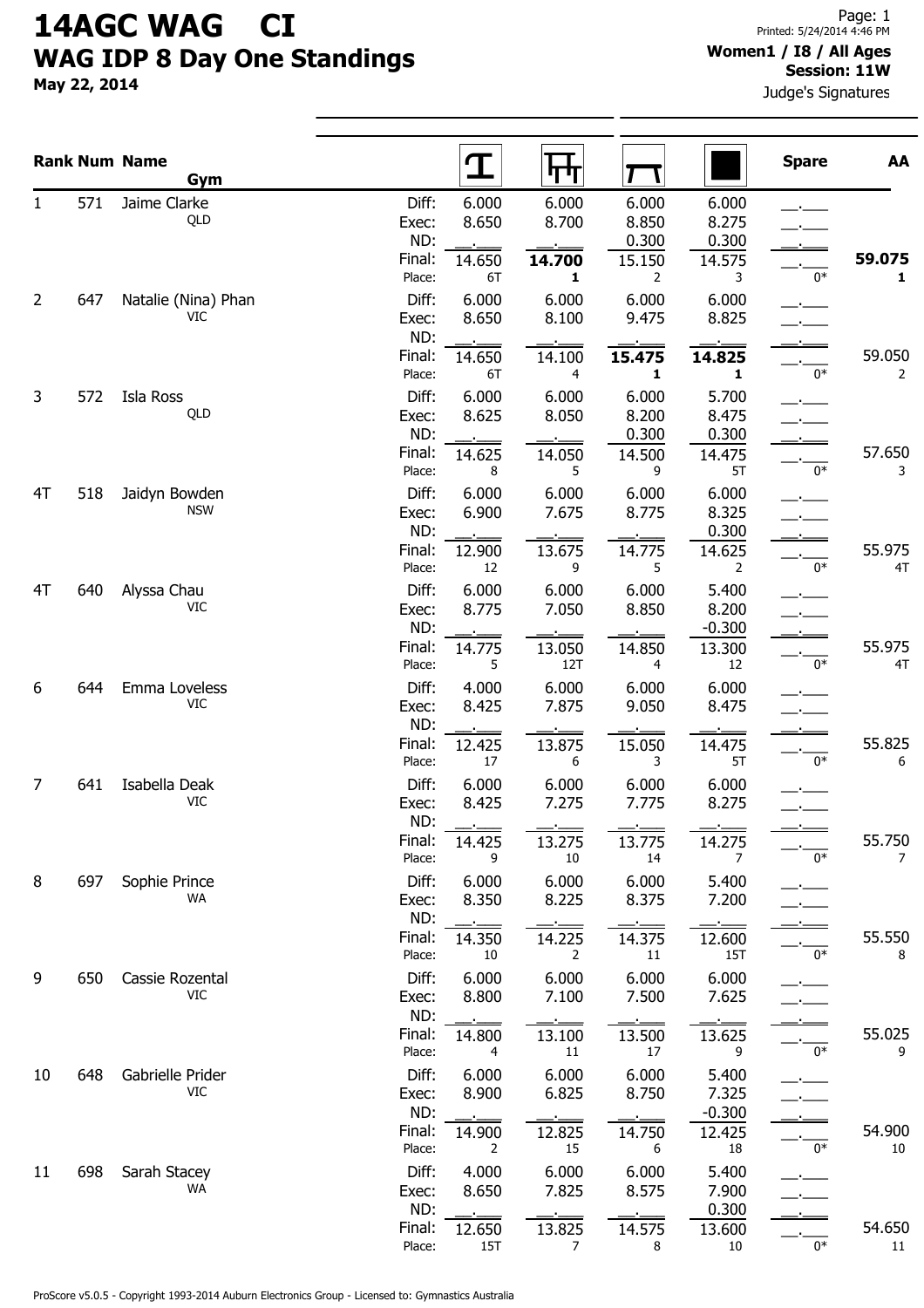# 14AGC WAG CI WAG IDP 8 Day One Standings

May 22, 2014

#### Women1 / I8 / All Ages Session: 11W

|                      |     | <b>Rank Num Name</b><br>Gym        |                           |                       | पाण                        |                            |                            | <b>Spare</b> | AA           |
|----------------------|-----|------------------------------------|---------------------------|-----------------------|----------------------------|----------------------------|----------------------------|--------------|--------------|
| 12                   | 645 | Sarah Melsom<br>VIC                | Diff:<br>Exec:            | 6.000<br>8.850        | 6.000<br>7.775             | 6.000<br>8.175             | 4.800<br>6.900             |              |              |
|                      |     |                                    | ND:<br>Final:<br>Place:   | 14.850<br>3           | 13.775<br>8                | 14.175<br>12               | 11.700<br>20               | $0*$         | 54.500<br>12 |
| 13                   | 643 | Jemima Lam<br><b>VIC</b>           | Diff:<br>Exec:            | 4.000<br>8.800        | 6.000<br>6.625             | 6.000<br>8.425             | 6.000<br>8.550             |              |              |
|                      |     |                                    | ND:<br>Final:<br>Place:   | 12.800<br>13          | 12.625<br>16               | 14.425<br>10               | 14.550<br>4                | $0*$         | 54.400<br>13 |
| 14                   | 646 | Macy Pegoli<br>VIC                 | Diff:<br>Exec:            | 6.000<br>9.025        | 6.000<br>7.050             | 5.700<br>5.950             | 5.400<br>7.725             |              |              |
|                      |     |                                    | ND:<br>Final:<br>Place:   | 15.025<br>1           | 13.050<br>12T              | $-0.100$<br>11.550<br>23   | 13.125<br>13               | 0*           | 52.750<br>14 |
| 15                   | 699 | Dayna Sulaiman<br><b>WA</b>        | Diff:<br>Exec:<br>ND:     | 4.000<br>8.375        | 6.000<br>8.175             | 5.400<br>7.275             | 4.800<br>7.725             |              |              |
|                      |     |                                    | Final:<br>Place:          | 12.375<br>18          | 14.175<br>3                | 12.675<br>20               | 12.525<br>17               | $0*$         | 51.750<br>15 |
| 16<br>17<br>18       | 649 | Eadie Rawson<br>VIC                | Diff:<br>Exec:<br>ND:     | 6.000<br>8.050        | 6.000<br>7.000             | 6.000<br>6.025             | 4.800<br>7.800             |              |              |
|                      |     |                                    | Final:<br>Place:          | 14.050<br>11          | 13.000<br>14               | 12.025<br>22               | 12.600<br>15T              | $0*$         | 51.675<br>16 |
|                      | 651 | Hannah Triantafillis<br><b>VIC</b> | Diff:<br>Exec:<br>ND:     | 4.000<br>8.075        | 6.000<br>6.525             | 6.000<br>7.825             | 5.400<br>7.500             |              |              |
|                      |     |                                    | Final:<br>Place:          | 12.075<br>20          | 12.525<br>17               | 13.825<br>13               | 12.900<br>14               | $0*$         | 51.325<br>17 |
|                      | 642 | Miranda Delaney<br>VIC             | Diff:<br>Exec:<br>ND:     | 4.000<br>8.650        | 5.400<br>7.550<br>$-1.000$ | 6.000<br>7.125             | 5.400<br>8.000             |              |              |
|                      |     |                                    | Final:<br>Place:          | 12.650<br><b>15T</b>  | 11.950<br>18               | 13.125<br>19               | 13.400<br>11               | $0*$         | 51.125<br>18 |
| 19<br>20<br>21<br>22 | 520 | Georgia Fragiadakis<br><b>NSW</b>  | Diff:<br>Exec:<br>ND:     | 4.000<br>8.725        | 4.800<br>6.175             | 6.000<br>7.700<br>$-0.100$ | 5.100<br>6.775<br>$-0.300$ |              |              |
|                      |     |                                    | Final:<br>Place:<br>Diff: | 12.725<br>14<br>4.000 | 10.975<br>20               | 13.600<br>15               | 11.575<br>21               | $0*$         | 48.875<br>19 |
|                      | 519 | Isabelle Cameron<br><b>NSW</b>     | Exec:<br>ND:              | 7.725                 | 5.400<br>6.075<br>$-1.000$ | 5.700<br>7.800<br>$-0.100$ | 5.400<br>6.275<br>0.300    |              |              |
|                      | 522 | Grace Whitfield                    | Final:<br>Place:<br>Diff: | 11.725<br>21<br>4.000 | 10.475<br>21<br>5.400      | 13.400<br>18<br>6.000      | 11.975<br>19<br>4.800      | $0*$         | 47.575<br>20 |
|                      |     | <b>NSW</b>                         | Exec:<br>ND:              | 7.875<br>$-1.000$     | 7.350<br>$-1.000$          | 6.300<br>$-0.100$          | 6.375<br>0.300             |              |              |
|                      | 521 | Sophie Stuart                      | Final:<br>Place:<br>Diff: | 10.875<br>22<br>4.000 | 11.750<br>19<br>5.400      | 12.200<br>21<br>6.000      | 11.475<br>22<br>4.200      | $0*$         | 46.300<br>21 |
|                      |     | <b>NSW</b>                         | Exec:<br>ND:              | 8.325                 | 3.925<br>$-1.000$          | 7.625<br>$-0.100$          | 6.325<br>0.200             |              |              |
|                      |     |                                    | Final:<br>Place:          | 12.325<br>19          | 8.325<br>22                | 13.525<br>16               | 10.725<br>23               | $0*$         | 44.900<br>22 |